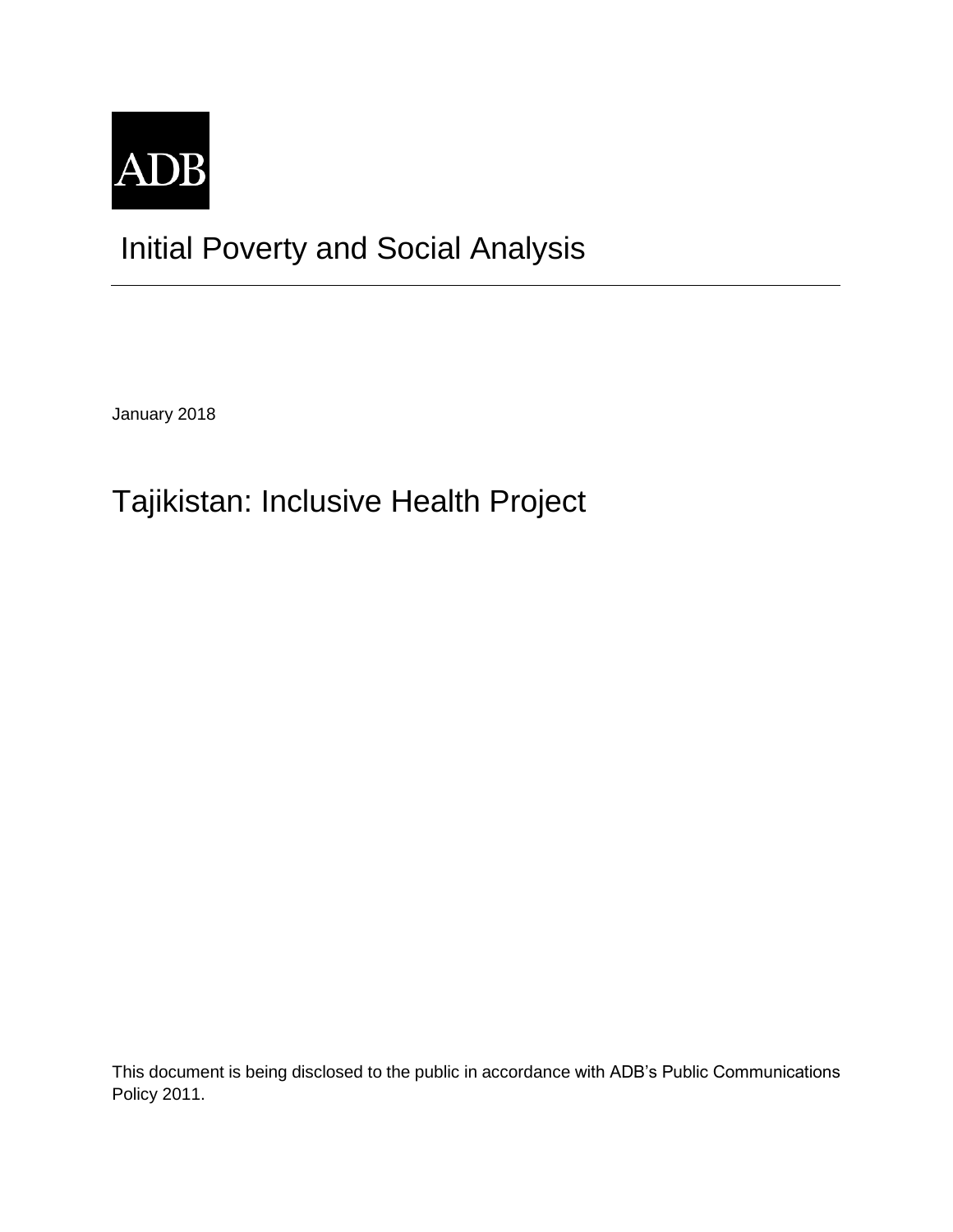### **CURRENCY EQUIVALENTS**

(as of 17 January 2018)

| Currency unit | $\overline{\phantom{0}}$ | somoni (TJS)      |
|---------------|--------------------------|-------------------|
| TJS 1.00      | $=$                      | \$0.113329        |
| \$1.00        | $=$                      | <b>TJS 8.8823</b> |

#### **NOTE**

In this report, "\$" refers to US dollars.

In preparing any country program or strategy, financing any project, or by making any designation of or reference to a territory or geographic area in this document, the Asian Development Bank does not intend to make any judgments as to the legal or other status of any territory or area.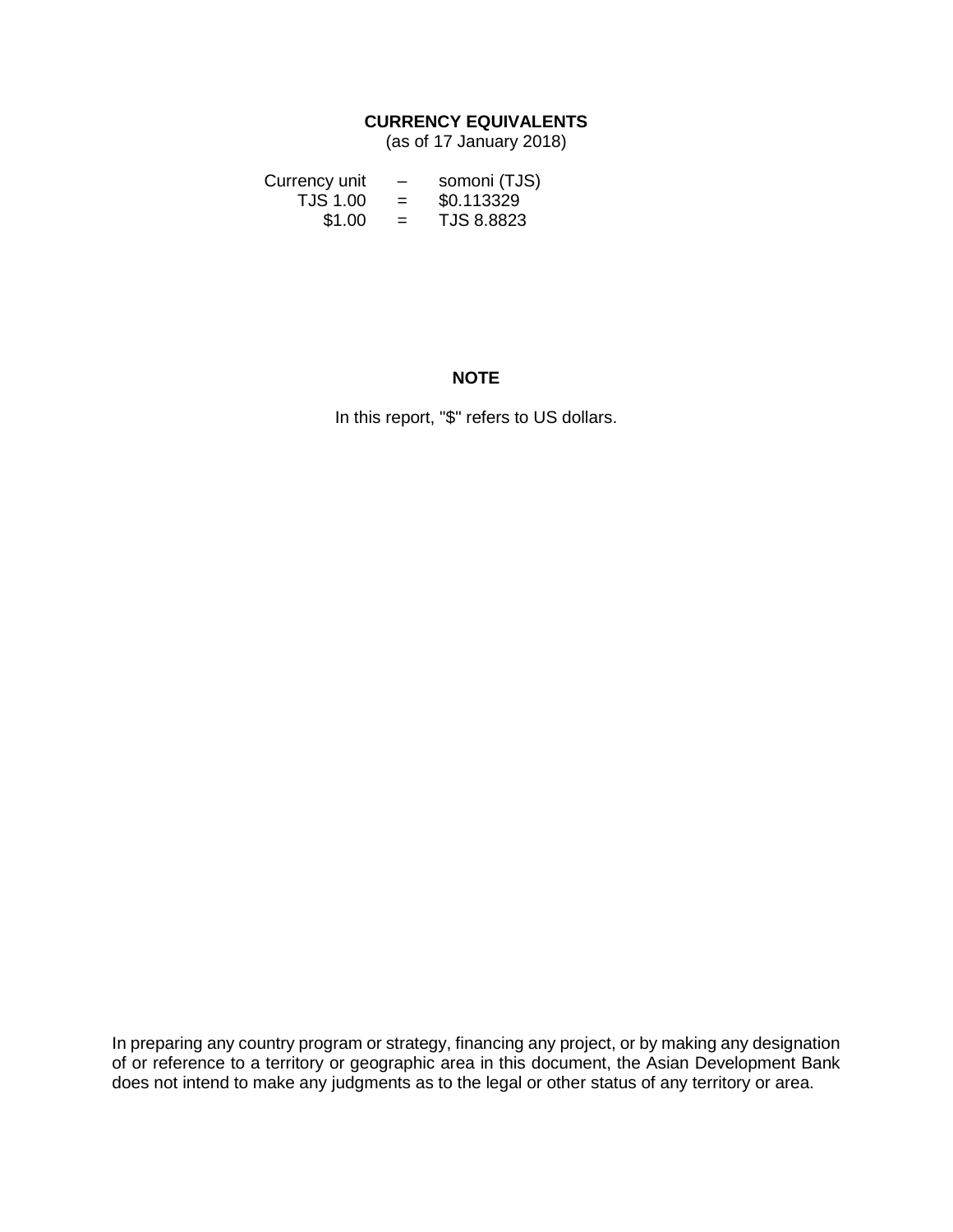### **INITIAL POVERTY AND SOCIAL ANALYSIS**

| Country:                                                                                                                                                                                                                                                                                                                                                                                                                                                                                                                                                                            | Tajikistan                                                                 | Project Title:            | Inclusive Health Project                                                                                                                                                                                                                                                                                                                                                                                                                                                                                                                                                                                                                                                                                                                                                                                                                                                                                                                                                                                                                                                                                                                                                                                                                                                                                                                                                             |  |
|-------------------------------------------------------------------------------------------------------------------------------------------------------------------------------------------------------------------------------------------------------------------------------------------------------------------------------------------------------------------------------------------------------------------------------------------------------------------------------------------------------------------------------------------------------------------------------------|----------------------------------------------------------------------------|---------------------------|--------------------------------------------------------------------------------------------------------------------------------------------------------------------------------------------------------------------------------------------------------------------------------------------------------------------------------------------------------------------------------------------------------------------------------------------------------------------------------------------------------------------------------------------------------------------------------------------------------------------------------------------------------------------------------------------------------------------------------------------------------------------------------------------------------------------------------------------------------------------------------------------------------------------------------------------------------------------------------------------------------------------------------------------------------------------------------------------------------------------------------------------------------------------------------------------------------------------------------------------------------------------------------------------------------------------------------------------------------------------------------------|--|
| Lending/Financing<br>Modality:                                                                                                                                                                                                                                                                                                                                                                                                                                                                                                                                                      | Project                                                                    | Department/<br>Division:  | <b>CWRD/CWSS</b>                                                                                                                                                                                                                                                                                                                                                                                                                                                                                                                                                                                                                                                                                                                                                                                                                                                                                                                                                                                                                                                                                                                                                                                                                                                                                                                                                                     |  |
|                                                                                                                                                                                                                                                                                                                                                                                                                                                                                                                                                                                     |                                                                            |                           |                                                                                                                                                                                                                                                                                                                                                                                                                                                                                                                                                                                                                                                                                                                                                                                                                                                                                                                                                                                                                                                                                                                                                                                                                                                                                                                                                                                      |  |
|                                                                                                                                                                                                                                                                                                                                                                                                                                                                                                                                                                                     | POVERTY IMPACT AND SOCIAL DIMENSIONS<br>ı.                                 |                           |                                                                                                                                                                                                                                                                                                                                                                                                                                                                                                                                                                                                                                                                                                                                                                                                                                                                                                                                                                                                                                                                                                                                                                                                                                                                                                                                                                                      |  |
| A. Links to the National Poverty Reduction Strategy and Country Partnership Strategy<br>The proposed project is aligned with the National Development Strategy for 2016-2030 that includes improved<br>health among its priorities.                                                                                                                                                                                                                                                                                                                                                 |                                                                            |                           |                                                                                                                                                                                                                                                                                                                                                                                                                                                                                                                                                                                                                                                                                                                                                                                                                                                                                                                                                                                                                                                                                                                                                                                                                                                                                                                                                                                      |  |
| Tajikistan remains among the poorest countries in Central Asia, with around 31.6% of the population still living below<br>the government's poverty line. The proposed project will contribute to poverty reduction in the country by improving<br>the quality and access to health services in poor areas. The quality and accessibility to health services will improve<br>through: (i) refurbishing health facilities ;(ii) capacity building of rural health workers towards quality improvement;<br>and (iii) behavior change campaigns for maternal and child health services. |                                                                            |                           |                                                                                                                                                                                                                                                                                                                                                                                                                                                                                                                                                                                                                                                                                                                                                                                                                                                                                                                                                                                                                                                                                                                                                                                                                                                                                                                                                                                      |  |
| <b>B.</b> Poverty Targeting<br>□General intervention □Individual or household (TI-H) ⊠Geographic (TI-G) ⊠Non-income MDGs (TI-M1, M2, etc                                                                                                                                                                                                                                                                                                                                                                                                                                            |                                                                            |                           |                                                                                                                                                                                                                                                                                                                                                                                                                                                                                                                                                                                                                                                                                                                                                                                                                                                                                                                                                                                                                                                                                                                                                                                                                                                                                                                                                                                      |  |
| The project will contribute to achieving Sustainable Development Goal 3: Ensure healthy lives and promote well-<br>being for all at all ages. The criteria for choosing project districts include poverty incidence in the district.                                                                                                                                                                                                                                                                                                                                                |                                                                            |                           |                                                                                                                                                                                                                                                                                                                                                                                                                                                                                                                                                                                                                                                                                                                                                                                                                                                                                                                                                                                                                                                                                                                                                                                                                                                                                                                                                                                      |  |
| C. Poverty and Social Analysis                                                                                                                                                                                                                                                                                                                                                                                                                                                                                                                                                      |                                                                            |                           |                                                                                                                                                                                                                                                                                                                                                                                                                                                                                                                                                                                                                                                                                                                                                                                                                                                                                                                                                                                                                                                                                                                                                                                                                                                                                                                                                                                      |  |
|                                                                                                                                                                                                                                                                                                                                                                                                                                                                                                                                                                                     | health care of poor and vulnerable populations.                            |                           | 1. Key issues and potential beneficiaries. Preventing maternal and child mortality has been an important focus of<br>the health policy in Tajikistan. While maternal and infant mortality rates have fallen nationally since 2010, the rates<br>remain high compared with their regional neighbors. In 2015, the national maternal mortality rate was 44 per 100,000<br>live births, and the infant mortality rate stood at 38.5 per 1,000 live births, compared with the Organization for<br>Economic Cooperation and Development average of 14 and 5.6, respectively. Maternal and child health indicators<br>are highly variable across Tajikistan, with those poor and living in rural districts having significantly worse indicators.<br>For instance, those from rural areas have infant mortality rates of 39 per 1,000 population, compared to 35 per 1,000<br>population to those from urban areas. Children from poorest quintile have infant mortality rates of 45 per 1000<br>population while it is 30 per 1,000 population for those in the highest quintile. <sup>a</sup> Male children has higher infant and<br>child mortality rates (at 41 and 51 per 1,000 population) compared to females (at 36 and 46 per 1,000 population),<br>respectively. <sup>a</sup> The proposed project beneficiaries are the rural poor. The proposed project will improve access to |  |
|                                                                                                                                                                                                                                                                                                                                                                                                                                                                                                                                                                                     | status of the poor by improving the quality and access to health services. |                           | 2. Impact channels and expected systemic changes. The proposed project will contribute to improving the health                                                                                                                                                                                                                                                                                                                                                                                                                                                                                                                                                                                                                                                                                                                                                                                                                                                                                                                                                                                                                                                                                                                                                                                                                                                                       |  |
| 3. Focus of (and resources allocated in) the transaction TA or due diligence. The project processing team will<br>conduct consultations with key stakeholders and project site visits to confirm health concerns, needs, and priorities<br>of the project area. The project will have a participatory design and with the necessary due diligence in respect to<br>poverty and social issues.                                                                                                                                                                                       |                                                                            |                           |                                                                                                                                                                                                                                                                                                                                                                                                                                                                                                                                                                                                                                                                                                                                                                                                                                                                                                                                                                                                                                                                                                                                                                                                                                                                                                                                                                                      |  |
|                                                                                                                                                                                                                                                                                                                                                                                                                                                                                                                                                                                     |                                                                            |                           | 4. Specific analysis for policy-based lending. Not applicable. The proposed project is an investment loan.                                                                                                                                                                                                                                                                                                                                                                                                                                                                                                                                                                                                                                                                                                                                                                                                                                                                                                                                                                                                                                                                                                                                                                                                                                                                           |  |
| <b>GENDER AND DEVELOPMENT</b><br>Ш.                                                                                                                                                                                                                                                                                                                                                                                                                                                                                                                                                 |                                                                            |                           |                                                                                                                                                                                                                                                                                                                                                                                                                                                                                                                                                                                                                                                                                                                                                                                                                                                                                                                                                                                                                                                                                                                                                                                                                                                                                                                                                                                      |  |
| program?                                                                                                                                                                                                                                                                                                                                                                                                                                                                                                                                                                            |                                                                            |                           | 1. What are the key gender issues in the sector and/or subsector that are likely to be relevant to this project or                                                                                                                                                                                                                                                                                                                                                                                                                                                                                                                                                                                                                                                                                                                                                                                                                                                                                                                                                                                                                                                                                                                                                                                                                                                                   |  |
|                                                                                                                                                                                                                                                                                                                                                                                                                                                                                                                                                                                     | pregnancy danger signs combined with reluctance to seek medical care.      |                           | Tajikistan's high maternal and infant mortality rates can be attributed to many factors. These include women's poor<br>health (anemia and hard physical work during pregnancy) and women's and family members' low awareness of                                                                                                                                                                                                                                                                                                                                                                                                                                                                                                                                                                                                                                                                                                                                                                                                                                                                                                                                                                                                                                                                                                                                                      |  |
| and participation in decision making?                                                                                                                                                                                                                                                                                                                                                                                                                                                                                                                                               |                                                                            | $\boxtimes$ Yes $\Box$ No | 2. Does the proposed project or program have the potential to contribute to the promotion of gender equity and/or<br>empowerment of women by providing women's access to and use of opportunities, services, resources, assets,                                                                                                                                                                                                                                                                                                                                                                                                                                                                                                                                                                                                                                                                                                                                                                                                                                                                                                                                                                                                                                                                                                                                                      |  |
| health services.                                                                                                                                                                                                                                                                                                                                                                                                                                                                                                                                                                    |                                                                            |                           | The project will improve the quality and access to health services of women through its focus on maternal and child                                                                                                                                                                                                                                                                                                                                                                                                                                                                                                                                                                                                                                                                                                                                                                                                                                                                                                                                                                                                                                                                                                                                                                                                                                                                  |  |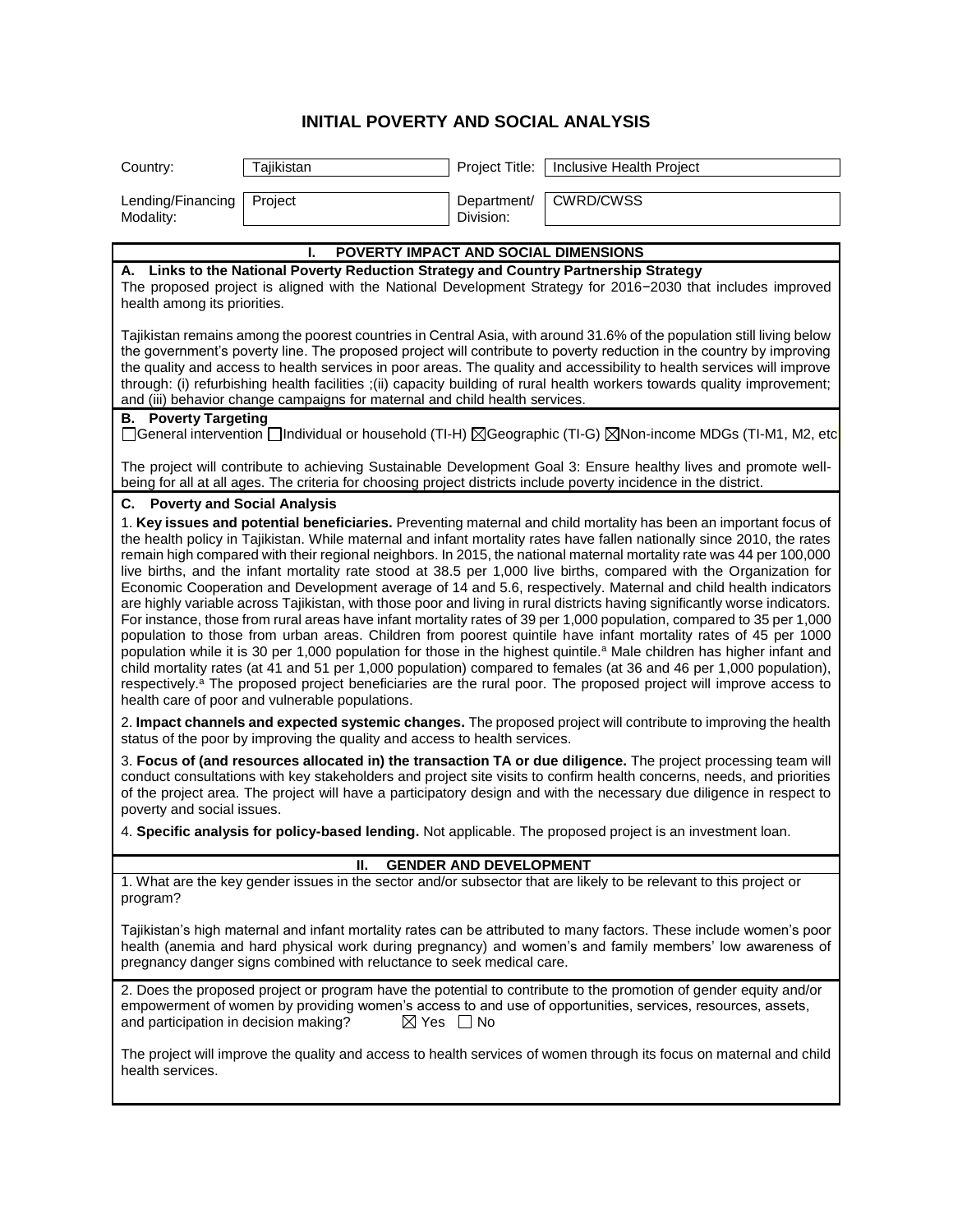| 3. Could the proposed project have an adverse impact on women and/or girls or widen gender inequality?<br>$\Box$ Yes $\boxtimes$ No                                                                                                                                                                                                                                                                                                                                                                                                                                     |  |  |
|-------------------------------------------------------------------------------------------------------------------------------------------------------------------------------------------------------------------------------------------------------------------------------------------------------------------------------------------------------------------------------------------------------------------------------------------------------------------------------------------------------------------------------------------------------------------------|--|--|
| The project targets improving the quality and access to health services, particularly for women.                                                                                                                                                                                                                                                                                                                                                                                                                                                                        |  |  |
| 4. Indicate the intended gender mainstreaming category:<br>$\boxtimes$ GEN (gender equity)<br>$\Box$ EGM (effective gender mainstreaming)<br>$\Box$ SGE (some gender elements) $\Box$ NGE (no gender elements)                                                                                                                                                                                                                                                                                                                                                          |  |  |
| <b>PARTICIPATION AND EMPOWERMENT</b><br>Ш.                                                                                                                                                                                                                                                                                                                                                                                                                                                                                                                              |  |  |
| 1. Who are the main stakeholders of the project, including beneficiaries and negatively affected people? Identify<br>how they will participate in the project design.                                                                                                                                                                                                                                                                                                                                                                                                   |  |  |
| The proposed project will potentially impact the entire population in the project area. Key stakeholders are<br>(i) villagers, particularly women of reproductive age; (ii) health workers; (iii) central and local government<br>representatives; and (iv) community-based organizations. Project preparations will include: (i) discussions with the<br>project beneficiaries, health workers, and community-based organizations; and (ii) consultations with health staff,<br>provincial and district health managers, central ministries, and development partners. |  |  |
| 2. How can the project contribute (in a systemic way) to engaging and empowering stakeholders and<br>beneficiaries, particularly, the poor, vulnerable, and excluded groups? What issues in the project design require<br>participation of the poor and excluded?                                                                                                                                                                                                                                                                                                       |  |  |
| To ensure inclusive development, the project will involve all main stakeholders at all levels and stages of project<br>processing and implementation.                                                                                                                                                                                                                                                                                                                                                                                                                   |  |  |
| 3. What are the key, active, and relevant civil society organizations (CSOs) in the project area? What is the level<br>of civil society organization participation in the project design?<br>$\boxtimes$ Information generation and sharing $\boxtimes$ Consultation $\qquad \Box$ Collaboration $\qquad \Box$ Partnership<br>Relevant local community-based organizations will be consulted during project preparation. A communication<br>strategy will be prepared.                                                                                                  |  |  |
| 4. Are there issues during project design for which participation of the poor and excluded is important? What are<br>they and how should they be addressed?<br>$\boxtimes$ Yes<br>$\Box$ No<br>Project benefits will target the poor. The project will ensure participation of local communities in meetings,                                                                                                                                                                                                                                                           |  |  |
| workshops, and capacity building activities.                                                                                                                                                                                                                                                                                                                                                                                                                                                                                                                            |  |  |
| <b>SOCIAL SAFEGUARDS</b><br>IV.                                                                                                                                                                                                                                                                                                                                                                                                                                                                                                                                         |  |  |
| A. Involuntary Resettlement Category <sup></sup> A <b>X</b> B <b>C</b><br>l IFI                                                                                                                                                                                                                                                                                                                                                                                                                                                                                         |  |  |
| 1. Does the project have the potential to involve involuntary land acquisition resulting in physical and economic<br>displacement? $\boxtimes$ Yes<br>l I No                                                                                                                                                                                                                                                                                                                                                                                                            |  |  |
| 2. What action plan is required to address involuntary resettlement as part of the transaction TA or due diligence<br>process?                                                                                                                                                                                                                                                                                                                                                                                                                                          |  |  |
| $\Box$ Resettlement plan<br>$\boxtimes$ Resettlement framework<br>Social impact matrix<br>□ Environmental and social management system arrangement<br>None                                                                                                                                                                                                                                                                                                                                                                                                              |  |  |
| B. Indigenous Peoples Category $\Box$ A $\Box$ B $\boxtimes$ C $\Box$ FI                                                                                                                                                                                                                                                                                                                                                                                                                                                                                                |  |  |
| 1. Does the proposed project have the potential to directly or indirectly affect the dignity, human rights, livelihood<br>systems, or culture of indigenous peoples?<br>$\Box$ Yes<br>$\boxtimes$ No<br>This project will not cause any Indigenous Peoples impacts.<br>2. Does it affect the territories or natural and cultural resources indigenous peoples own, use, occupy, or claim, as<br>their ancestral domain? $\Box$ Yes<br>$\boxtimes$ No                                                                                                                    |  |  |
| No indigenous people identified.<br>3. Will the project require broad community support of affected indigenous communities? $\square$ Yes $\boxtimes$ No<br>No indigenous people identified.                                                                                                                                                                                                                                                                                                                                                                            |  |  |
| 4. What action plan is required to address risks to indigenous peoples as part of the transaction TA or due<br>diligence process?                                                                                                                                                                                                                                                                                                                                                                                                                                       |  |  |